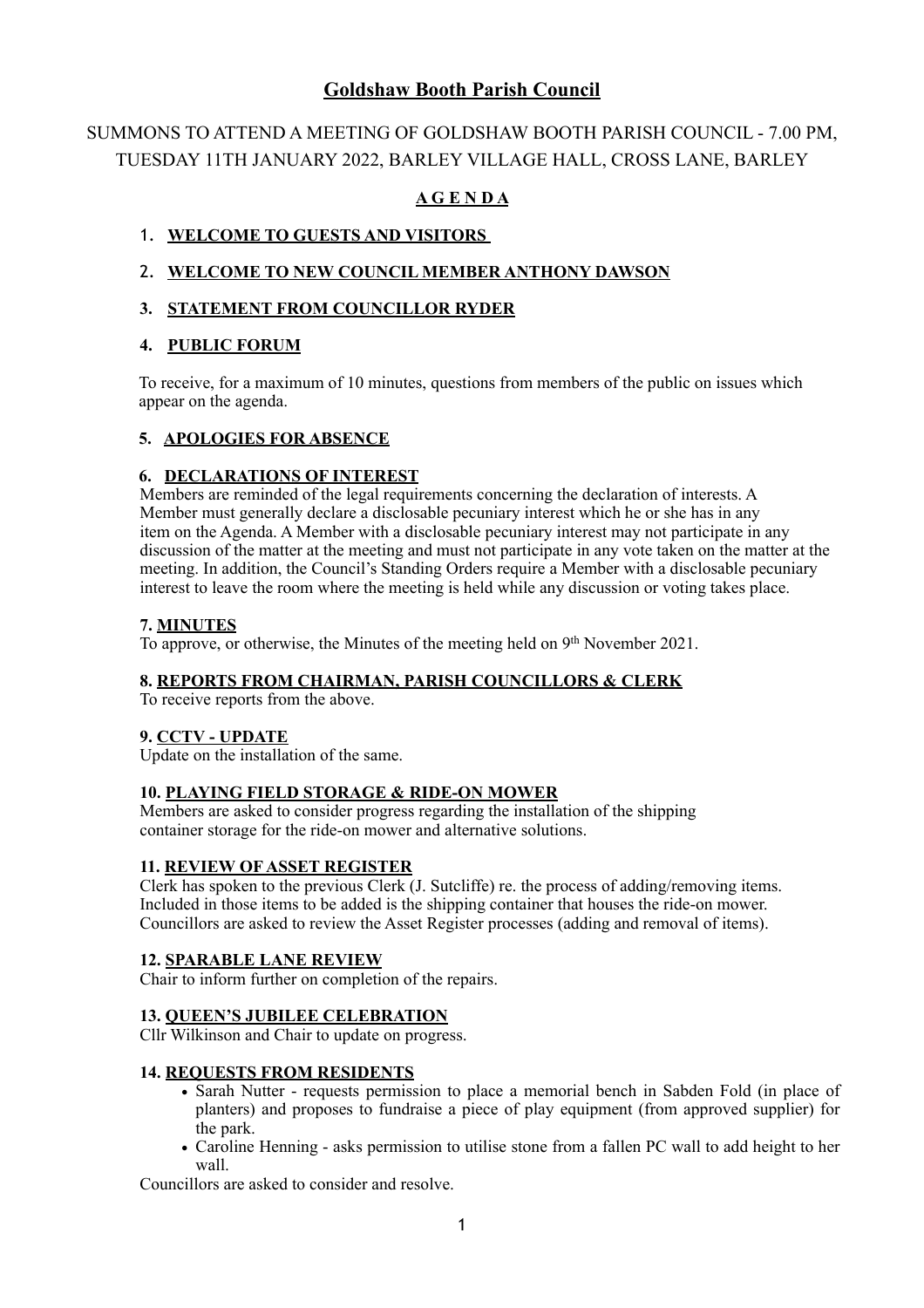## **15. DEFIBRILLATOR RUNNING COSTS**

 Clerk to report on the running costs of the Sabden Fold and Spenbrook defibrillators. Councillors are asked to consider reimbursement to the property owners supplying power.

#### **16. SPENBROOK MILL UPDATE**

No issues reported. Clerk to confirm site visit.

#### **17. PLANNING APPLICATIONS**

Members are asked to discuss the applications below and provide their observations/objections. Details can be found on the planning portal at Pendle Borough Council website.

### • **APPLICATION: 21/0887/HHO (Consultation Deadline 2nd Dec. 2021 - For Minutes Only)**

**PROPOSAL:** Single storey rear extension **LOCATION:** 4 Goldshaw Court, Newchurch **RESPONSE:** No objections raised.

#### • **APPLICATION: 21/0929/HHO (Consultation Deadline 22nd Dec. 2021 - For Minutes Only)**

**PROPOSAL:** Demolition of conservatory, erection of extension, erection of flue and rendering of property.

**LOCATION:** 7 Osborne Terrace, Spenbrook **RESPONSE:** Concerns about the rendering being inappropriate alongside neighbouring houses.

### • **APPLICATION: 21/0847/LBC (Consultation Deadline 23rd Dec. 2021 - For Minutes Only)**

**PROPOSAL:** Replacement of two windows (listed building) **LOCATION:** The Old Parsonage, Newchurch **RESPONSE:** No objections raised.

• **APPLICATION: 21/0952/HHO (Consultation Deadline 28th Dec. 2021 - For Minutes Only) PROPOSAL:** Demolition of existing barn, erection of a detached garage with games room above. **LOCATION:** Bull Hole Farm Well Head Road Newchurch **RESPONSE:** No objections raised.

#### **18. SECTION 106 MONIES/PLAY AREA**

This is a regular monthly item to continue discussions regarding the funds. Chair will update.

- Play equipment
- Access-for-All

#### **19. BUDGET REVIEW**

Councillors are asked to consider the previously agreed annual budget (2021/2022) and to approve amendments.

#### **20. PRECEPT REVIEW**

Councillors are asked to consider and agree the Precept application (2022/2023) to Pendle Borough Council.

#### **21. PENDLE LEISURE SWIMMING INITIATIVE**

Councillors are asked to consider and approve, or otherwise, the above primary school swimming initiative expenditure.

### **22.PARISH MAINTENANCE**

 This regular monthly item is intended to identify any maintenance/jobs in the village which require attention. Members are asked to discuss and agree which jobs are to be undertaken during the month.

- Boskins
- Parish benches
- Osborne Terrace/Gorrel Close pathway

#### **23. BEST KEPT VILLAGE** (deferred to the next meeting)